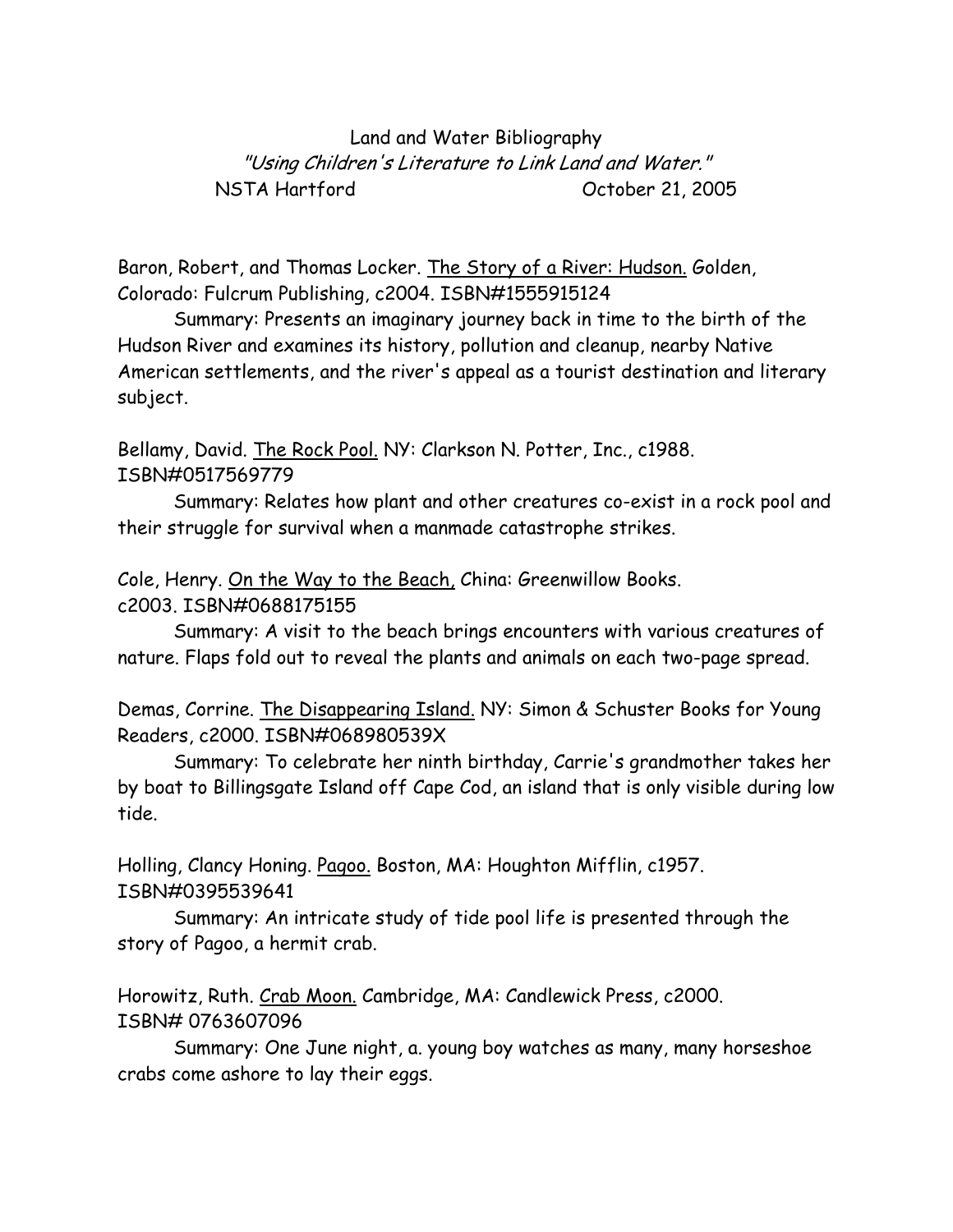Knutson, Barbara. Why the Crab Has No, Head. Minneapolis: Carolrhoda Books. c1987. ISBN#087614489X

Summary: Retells the African folktale from the Bakongo people of Zaire in which Crab's pride influences his creator who leaves Crab without a head to make him humble.

Lewis, Paul Owen. Grasper. Berkeley, CA: Tricycle Press, c1993. ISBN#1 883672988

 Summary: Grasper the crab finds self-confidence after sharing the world outside his tide pool.

Locker, Thomas. Water Dance. NY: Harcourt Brace & Company, c1997. ISBN#0152012842

Summary: Water speaks of its existence in such forms as storm clouds, mist, rainbows, and rivers. Includes factual information on the water cycle.

Swanson, June. David Bushnell and His Turtle. NY:Antheneum, c1991. ISBN#0689316283

Summary: A biography of the eighteenth-century Connecticut farmer who invented the submarine first used in naval warfare during the American Revolution.

Weller, Frances Ward. Riptide. NY: Philomel Books, c1990. ISBN# 0399216758 Summary: Zach's dog Riptide loves the sea and proves himself worthy of being the nineteenth lifeguard on Cape Cod's Nauset Beach.

Zolotow, Charlotte. The Seashore Book. NY: HarperCollinsPublishers, c1992. ISBN#0060202130

 Summary: A mother's words help a little boy imagine the sights and sounds of the seashore, even though he has never seen the ocean.

**NSES STANDARDS** addressed in "Using Children's Literature To Link Land and Water" October 21, 2005 NSTA Regional Convention-Hartford, CT

Content Standard D: All students in grades K-4 should develop an

Wick, Walter. A Drop of Water. NY: Scholastic Press, c1997. ISBN#0590221973. Summary: Describes the characteristics of water.